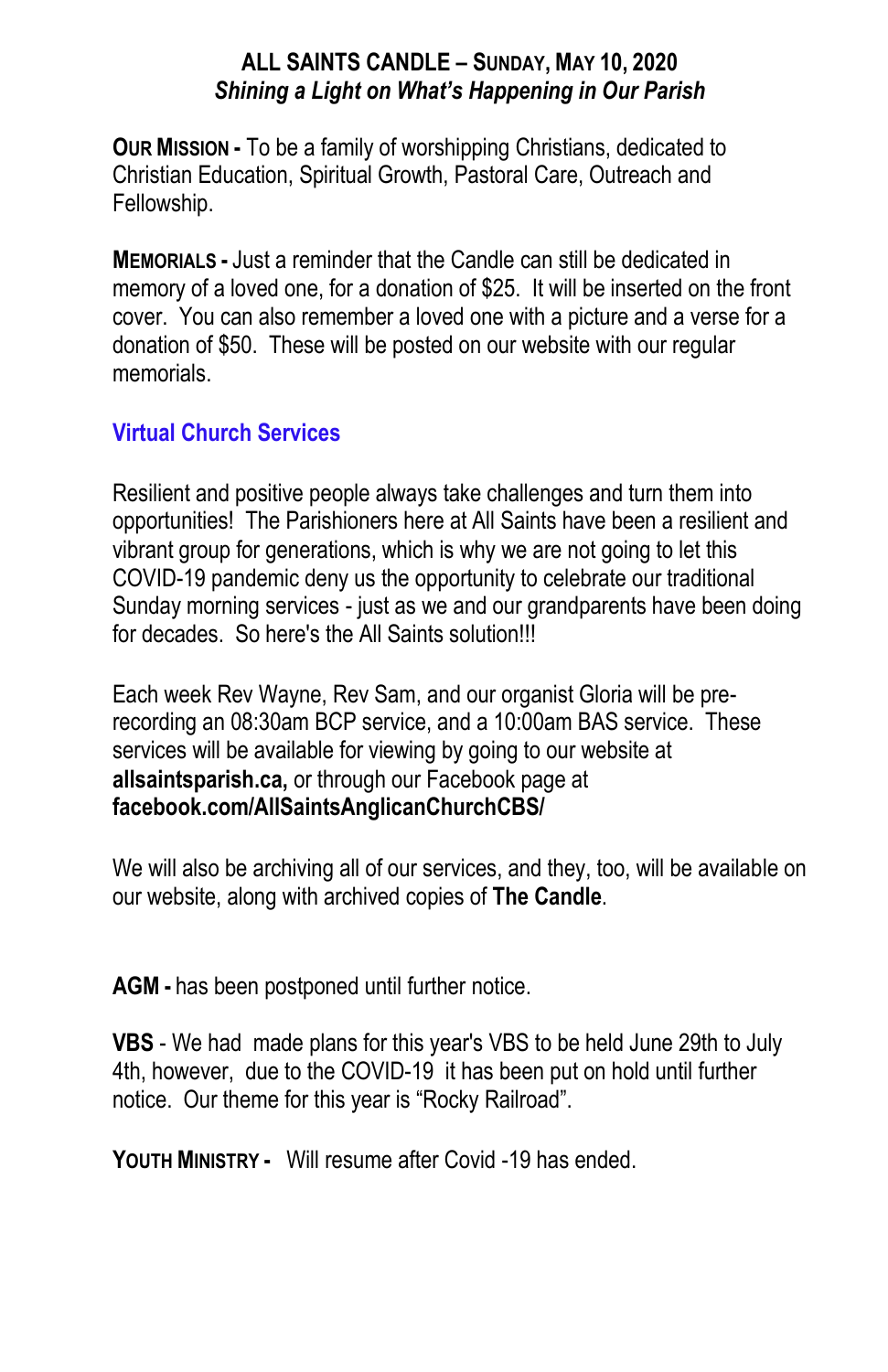#### **THANK OFFERING - GENERAL FUND**

A thank offering has been given in celebration of **Frances Rideout's** 92nd birthday on May 14<sup>th</sup> by Doug and Lily

### **MEMORIAM - GENERAL FUND**

- In loving memory of **Stirling Ivany (brother-in law)** from Calvin Toope and Family
- In loving memory of **Albert Taylor Sr.** ( remembering his death May 11, 2012) by Mary Taylor and Family



We miss you!